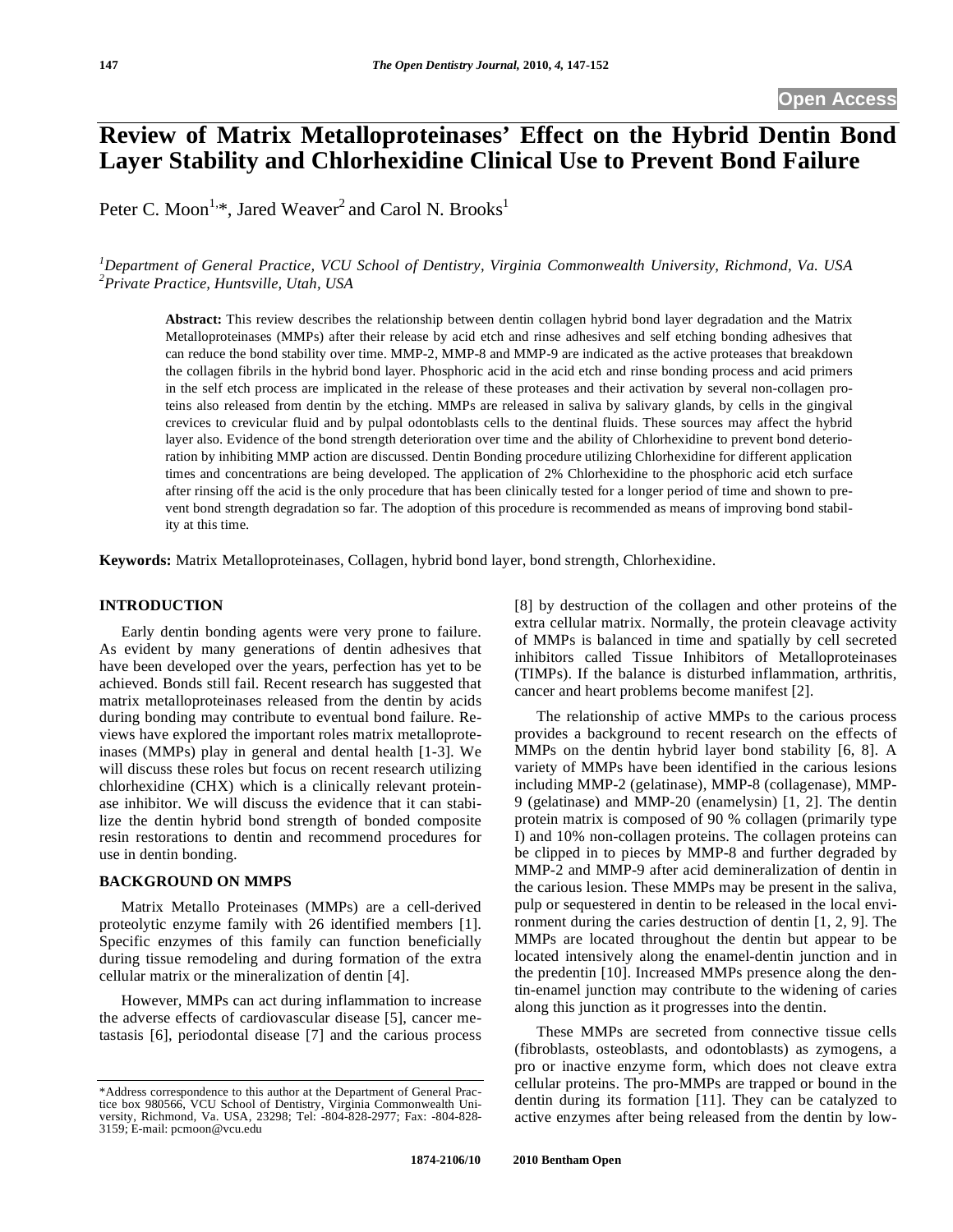ering the pH to 4.5 or below as in carious lesions [2]. The pro-MMPs after release by the acid can be activated by interactions with specific extracellular matrix proteins also released from the dentin or present in saliva. They will remain active even if the pH is neutralized. The release and increased activation of MMPs can also occur during acid treatment of dentin powders with lactic and citric acids but phosphoric acid greatly decreased activation [12, 13]. For example, a 37% phosphoric acid gel decreased collagenolytic activity by 65% compared to the effect of no gel on mineralized dentin powder [13]. However, application of five etch and rinse dentin bonding acidic resins (Prime and Bond, Optibond Solo Plus, Excite, Single Bond and One Step) raised collagenolytic activities 45% to 260% over the activity of the control non treated dentin powder. In addition, self etching adhesive resin (acidic resins) created a 14 fold increase in MMP enzyme activity when applied to dentin powders [14]. These results suggest that organic acidic molecules play a particularly important role in activating pro MMPs to active proteinases. The lactic acid released by bacteria in a carious lesion has been implicated as an activator of pro MMPs that break down collagen matrix during the caries process [15]. This evidence suggests that organic acids released from plaque or present in the diet could contribute to weakening of the hybrid bond in time. Another possible source of MMP attack on the hybrid layer was found recently when self etching resins placed on prepared dentin produced secretion of MMPs from odontoblasts at the pulp dentin interface. These MMPs may gain access to the hybrid layer via the dentinal tubules [16].

Ten percent of the non-collagen proteins of the dentin matrix proteins consist of three proteins that can bind to specific MMPs. These binding proteins may activate the MMPs when they are released by the acid attack in caries or potentially during acid etching for bonding [2].

These activating proteins are part of the Small Integrin Binding Ligand N-linked Glycoproteins (SIBLING) gene family [17]. The three binding proteins are Bone Sialoprotein (BSP), Osteopontin (OPN) and Dentin Matrix Protein1 (DMP1). The MMPs and binding proteins pair specifically together in the following groups for activation: MMP-2 with BSP, MMP-3 with OPN and MMP-9 with DMP1.

The activation of pro-MMPs to active forms is complex and dynamic for which several mechanisms have been suggested [18]. The N-terminus of the these MMP enzymes are thought to be folded over to block the active catalyst site so Zn or Ca ions can not bind to activate MMPs [19]. This Nterminus part of the molecule can be cleaved off the pro-MMP by another enzyme to form an active MMP that can bind Zn and Ca ions from the extra cellular environment [20].

Another mechanism that is similar to the SIBLING binding to activate MMPs is that of the binding of another molecule to an MMP which causes the N-terminus end to be displaced so that Zn or Ca binding site is no longer blocked [21]. A combination of these first two mechanisms may act in concert where another molecule binds to change the molecular configuration to partially activate the MMP or displace the N-terminus allowing the reaction of water with the active site which enhances the removal of the N-terminus by protease enzymes [22]. On the other hand, CHX is thought to chelate to the zinc or calcium ions on the active site to inhibit the MMPs that had been activated by a mechanisms such as those discussed [23]. If the concentration of zinc ions is high as can occur by release of this ion from zinc containing dental materials, the MMPs can be inhibited [24]. The additional zinc ions may bind to lower affinity sites on the MMPs changing its molecular configuration so it is no longer active or by zinc hydroxide bridge to block the active site [25, 26].

It is of particular interest that application of acid resins of dentin bonding agents after the activation is depleted by the phosphoric acid etchant in the etch and rinse bonding agents more than restores the MMP activity in the dentin. Furthermore, the more acidic the bonding resin, the higher the restored activity of the MMPs [13, 14]. Also, the acidic self etching bonding resins restored activation of the MMPs of dentin powder when used in a manner simulating bonding to dentin. In addition, activated MMPs may find their way to the hybrid bond layer interface via microleakage or nanoleakage at bond gaps, from MMPs in saliva, crevicular fluid and via dental tubule fluid from the pulp over time [2, 27, 28].

### **THE LINK BETWEEN MMPS AND DENTIN HYBRID BOND STABILITY**

With this background above, it is concluded that MMPs can be released by acids (inorganic and organic) and activated by SIBLING proteins and organic acids in the oral environment or in the bonding adhesives. If collagen fibrils are left exposed in the hybrid bond layer unprotected by resin, they can be degraded by the activated MMPs. The reports of nano leakage between the etch and rinse or self etch dentin bonding resins and dentin suggest fibril exposure occurs in clinical placement of resin bonded restorations [29- 31]. With time, bond degradation may show up as a loss of retention clinically or a decrease in bond strength with *in vitro* testing. A clinical review of different types of dentin bonding agents showed that for Class V composite restorations that the majority of bonding agents declined in retention by 20% in five years or less [32]. In addition, if the composite shrinkage stress is sufficient, an interfacial gap can form that may lead to tooth sensitivity and marginal staining. These problems may influence a dentist to replace a composite restoration. Replacement is more likely to occur if the dentist did not place the restoration and thus does not know its history [33]. Marginal chipping can also lead to partial or complete restoration replacement [34]. These causes of failure may be influenced by degradation in the bond strength with time.

Microtensile bond strength tests have been performed on clinically placed bonded composites that were orally aged in function and then extracted for orthodontic treatment and tested. Their bond tests demonstrated significant bond strength loss of 36% to 70% at one year and at fourteen months with different bonding agents [35, 36]. Similar significant degradation in bond strength of 40% was measured for dentin bonded composite in extracted teeth, water aged in vitro, at a shorter time, 270 days [37]. The degradation of the hybrid bond layer was confirmed by electron transmission microscopy comparison of the hybrid layer for the standard etch and rinse only but not for those treated with 2% chlor-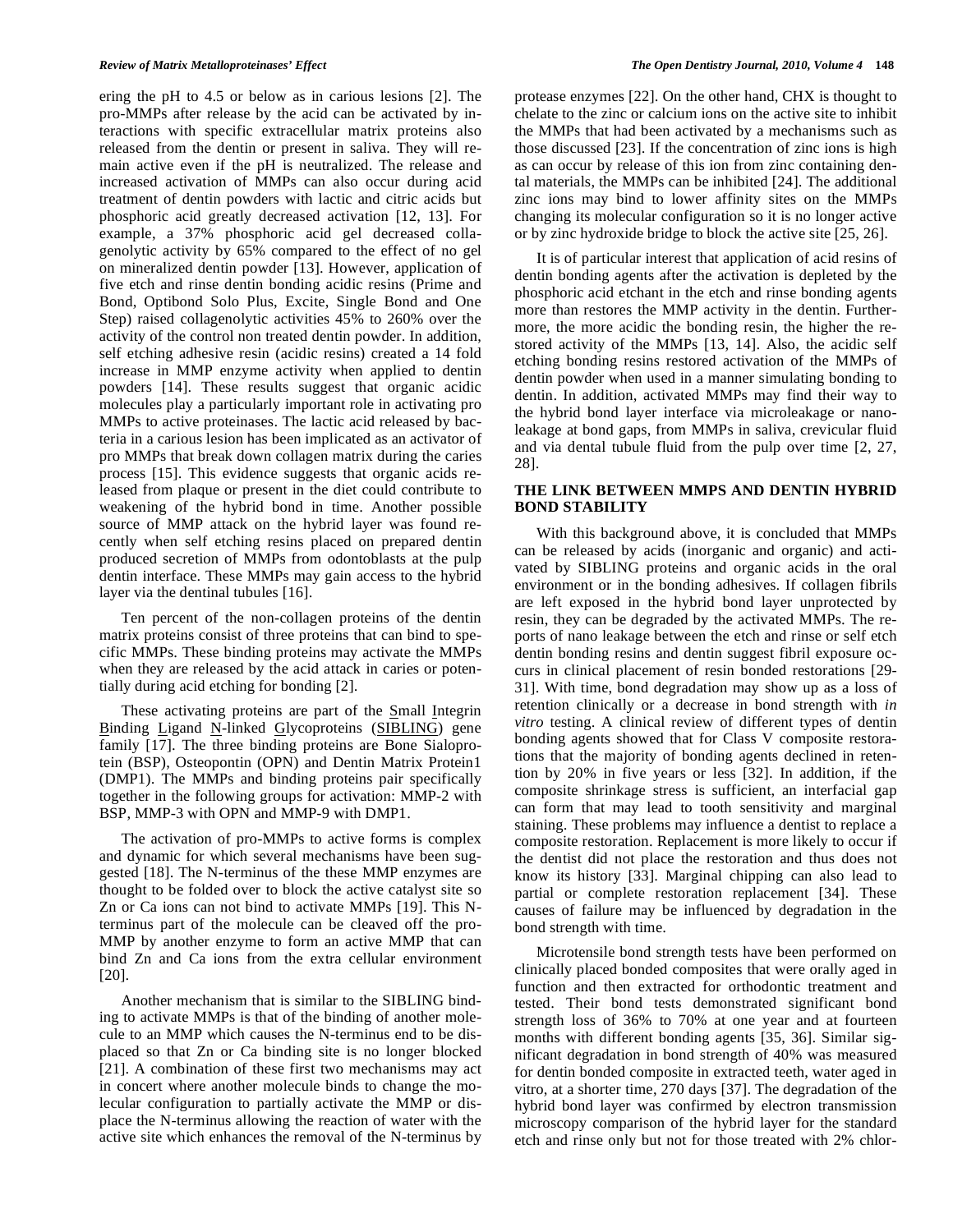

**Fig. (1).** Chart of shear bond strengths 24 hours after bonding of OptiBond Solo Plus to enamel and dentin with and without the application of 2% chlorhexidine to bond Filtek Z250 composite to extracted teeth.

hexidine (CHX) after acid etching, water rinsing and drying before bond resin application [38].

Chlorhexidine had been used primarily as a disinfectant for cavity preparations and oral irrigation in dentistry. There have been reports which indicate that chlorhexidine application to the acid etched surfaces of enamel and dentin does not decrease bond strength *in vitro* of composite resin in the short term (24 hours) [39-46]. Also, the early bond strength to caries affected dentin *in vitro* is reported to be unchanged by application of 2% chlorhexidine after acid etching with phosphoric acid. The caries affected dentin produced similarly lower bond strengths with or without the application of chlorhexidine [47-49].

We initially measured an increase in shear bond strength of 24 % with 2% CHX applied to etch and rinse dentin after water rinsing [45]. The composite cylinder bond was formed against a recently extracted molar tooth (n=10) whose dentin was prepared flat by a diamond saw, treated with and without 2% Chlorhexidine after acid etching. The bonding procedure to dentin used Scotch Bond (3M ESPE St. Paul, MN. USA) phosphoric acid etchant for 15 sec., rinsing 15 sec. and drying to moist dentin before applying the 2% Chlorhexidine (Consepsis, Ultradent Inc., South Jordan, UT. USA) for one minute with redrying to a moist dentin surface. Next, two coats of Optibond Bond Solo Plus were applied with 5 seconds of air drying after each before being visible light cured (VLC) for twenty seconds to which a 2mm high cylinder of Filtek Z250 (3M ESPE St. Paul, MN. USA) was placed using an Ultradent bonding jig. The Filtek Z250 was visible light cured (VLC) for forty seconds. The VLC were performed at 400 mw/cm<sup>2</sup> with an Optilux Model VCL 401 curing light (Kerr Inc., Danbury Ct. USA). The average shearbond strength to dentin increased from 19.4 +/- 1.4 MPa for the control without chlorhexidine to 24.1 +/- 3.1 MPa with 2% Chlorhexidine after storage in water at 100°f for 24 hours as listed in Fig. (**1**). Retesting this procedure but with 10 seconds of air pressure drying after application each layer raised the bond strength at 24 hours to 29.6 +/- 4.6 MPa

without CHX and to  $30.0 +/- 4.1$  MPa with CHX. We now use clinically 2% Chlorhexidine with OptiBond Solo Plus for bonded direct composite restorations as of the Fall of 2007 in Virginia Commonwealth University Dental School Clinic. We started using Optibond Solo Plus in 2005 as it was available in unidose which we judged from experience would make student bonding procedures more effective and efficient.

A variety of etch and rinse dentin bonding resins have been tested with chlorhexidine without reporting a short term detrimental affect on bond strength [39-46]. Other bonding materials and procedures may work equally well with chlorhexidine. It is advisable to test at least their 24 hour bond strength *in vitro* to determine CHX does no harm immediately and to follow with extended time tests to show their longer term benefit as we are in the process of doing. It is expected that many bonding agents, procedure modifications and MMP inhibitors will be tested in the search for more efficient ways to stabilize the hybrid bond against MMPs.

Of the several variations in procedures so far reported, one showed that the 24 hour bond strength of a self etch bonding agent was decreased by approximately 20% if the 2% CHX was applied to the dentin before self etch resin. But it was not affected by the addition of up to 1% CHX when added to Clearfil SE Bond (Kuraray America Inc., New York, NY. 10022) resin [50,51]. Further research on the long term effect of adding CHX to Clearfil SE bonding resin at concentrations of 0.1%, 0.5% or 1% proved at one year *in vitro* to protect the bond against degradation but 0.05% did not [52]. It should be recognized that MMPs from saliva, odontoblasts via dentinal tubules and from crevicular fluid are not present during *in vitro* bond conditioning in water baths. This suggests that there may be a need for a higher CHX concentration *in vivo* than *in vitro* to prevent bond degradation clinically. However, one product, Hemaseal & Cide with 4% CHX, (Advantage Dental Products Inc., Lake Orion, MI. 48361) that is described as a desensitizer and disinfectant agent suggests it can be used for self-etch as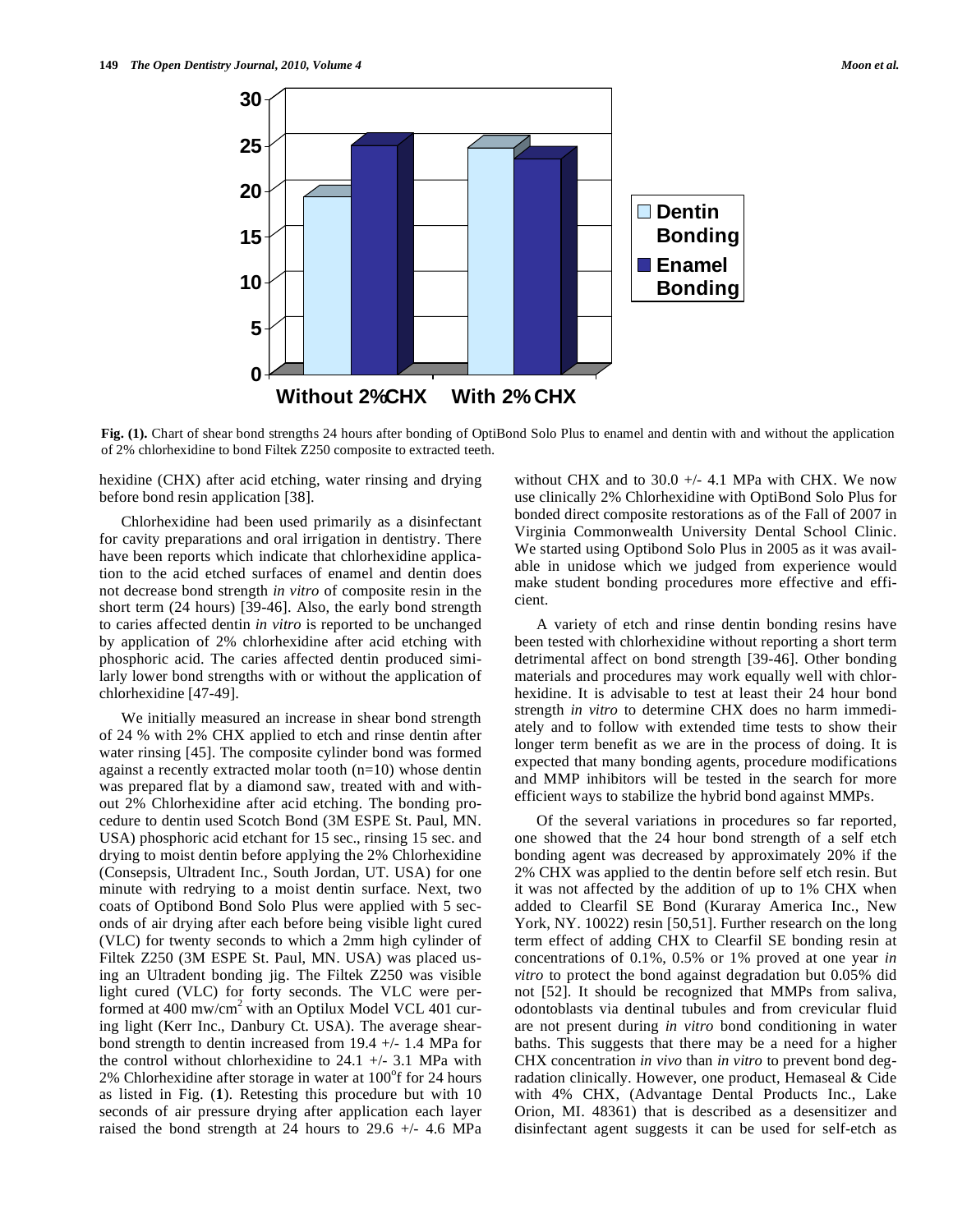well as with etch and rinse adhesive systems. Research using chlorhexidine reported by Christensen Research Associates as a disinfectant did not weaken the 24 hour bond for five dentin bonding agents [53]. Of those tested, two were selfetch and three were etch and rinse systems. Molecularly, chlorhexidine can be chemisorbed on the hydroxyapatite of the tooth or react as an ion to form an insoluble compound with phosphate ions in plaque, saliva and hydroxyapatite. It may be released later without apparently interfering with bonding to enamel or dentin at the concentrations tested [54].

The clinical application of 2% chlorhexidine for one minute to the etched dentin after rinsing off the acid and before applying the dentin bonding primer and resin is able to stop significant *in vivo* degradation of bond strength from MMPs for at least 14 months [36-38]. Chlorhexidine was applied after rinsing off the acid with water and air drying the dentin to just a moist surface. This method is the only one proven clinically, is easy to adopted and will likely be first to gain wider acceptance initially. However research is expected to develop simpler and more efficient methods of applying CHX or other MMP inhibitors. For example, recently it has been demonstrated for six months *in vitro* that addition of 2% CHX to a conventional 37% phosphoric acid prevented degradation of the bond strength of an etch and rinse bonding system [55]. The influence of concentration and application time of CHX have been evaluated to show that times less than one minute and concentrations less than 2% may prevent degradation *in vitro* [56]. These results are yet to be verified *in vivo*. For resins that might be used in a self etch bonding resin systems, research has shown that CHX influences the degree of cure and the elastic modulus on curing. These results suggest that the success of adding CHX to self etch systems to prevent hybrid bond degradation will vary with the resin used in the commercial products [57]. *In vitro* application of concentrations of greater than 0.12% CHX to dentine before applying the primer is contraindicated as it can reduce the 24 hour bond strength [58]. The use of 0.12% CHX mouth wash to rub on the preparation might seem to be the most immediate way to treat self etch dentin bonds.

More research is needed to show that treatment does not weaken the 24 hour bond and works for a long time *in vitro*  and *in vivo* for the variety of self etching agents available. Moreover, *in vitro* tests simulating pulp pressure and thermo-mechanical action exerted on the self etch adhesive dentin bond to which the CHX was applied prior to the adhesive showed loss of bond strength at 6 months. But the loss was much less with the 2% CHX compared to 0.2% CHX and no CHX [59].

It is hoped that knowledge to improve bonding procedures for stability of self etch systems will evolve from further research so bond stability of these products will improve.

## **RECOMMENDED CLINICAL APPLICATION PRO-CEDURE**

With the best *in vitro* and limited clinical research evidence verifying no immediate bond weakening and improve long term stability with the use of etch and rinse dentin bonding adhesives, we suggest the clinical use with 2%

chlorhexidine at this point of time. The reported *in vivo* test were performed with Single Bond (3M) using 2% Chlorhexidine digluconate solution (CHX) by Proderma, Peracicaba SP, Brazil.

Based on convenience and what was available at our clinics, we selected the 2% chlorhexidine solution, Consepsis (Ultradent, Inc., South Jordan, UT 84095), applied it for one minute after etching with 37% phosphoric acid for 15 seconds, water rinsing thoroughly and drying to moist surface before applying CHX. The CHX treated surface is again dried to a moist surface followed by the resin application of adhesive resin like Optibond Solo Plus (Kerr U.S.A., Orange, CA 92867) which we use. In addition, to enhance the bond strength, we recommend at least two separate coats of the bonding agent resins applied without pooling of the resins in the prep [29]. Also, air pressure drying is required to evaporate the solvent out of the bonding resins for 10 seconds between coats and after the last coat to insure thorough light curing. Better solvent evaporation increases the degree of cure and prevents excess water absorption by water displacement of the remaining solvent. This increases bond strength, decreases nano leakage, hydrolysis of the resin and MMPs attack on the collagen of the hybrid layer with time [60]. These procedures are design to minimize sensitivity, marginal staining, or chipping and improve retention of direct bonded composite restorations.

The work was partly supported by an AD Williams Foundation Student Fellowship for Dr. Weaver.

### **REFERENCES**

- [1] Hanna AR, Pereira JC, Granjeiro JM, Tjaderhane L. The role of matrix metalloproteinases in the oral environment. Acta Odont Scand 2007; 65: 1-13.
- [2] Chaussain-Miller C, Fioretti G, Goldberg M, Menashi S. The role of matrix metalloproteinases (MMPs) in human caries. J Dent Res 2006; 85: 22-32.
- [3] Corbitt CA, Lin J, Lindsey ML. Mechanisms to inhibit matrix metalloproteinase activity: where are we in development of clinically relevant inhibitors? Rec Pat on Anti-Cancer Drugs 2007; 21: 35-42.
- [4] Fanchon S, Bourd K, Septier D, *et al*. Involvement of matrix metalloproteinases in the onset of dentin mineralization. Eur J Oral Sci 2007; 112: 171-6.
- [5] Kukacka J, Prusa R, Kotaska K, Pelouch V. Matrix metalloproteinases and their function in myocardium. Biomed Papers 2005; 149: 225-36.
- [6] Nemeth JA, Yousif R, Herzog M, *et al*. Matrix metalloproteinase activity, bone turnover, and tumor proliferation in prostate cancer bone metastasis. J Nat Cancer Inst 2002; 94: 17-25.
- [7] Liu KZ, Hynes A, Man A, Alsagheer A, Singer DL, Scott DA. Increased local matrix metalloproteinase-8 expression in the periodontal connective tissues of smokers with periodontal disease. Biochim et Biophys Acta Mol Basis of Dis 2006; 1762: 775-80.
- [8] Sulkala M, Wahgren J, Lamas M, *et al*. The effects of mmp inhibitors on human salivary mmp activity and caries progression in rats. J Dent Res 2001; 80: 1545-9.
- [9] Dayan D, Binderman I, Mechanic GL. A preliminary study of activation of collagenase in carious human dentine matrix. Arch Oral Biol 1983; 28: 185-7.
- [10] Boushell LW, Kaku M, Mochida Y, Bagnell R, Yamauchi M. Immunohistochemical localization of matrix metalloproteinase-2 in human coronal dentin. Arch Oral Biol 2008; 53(2): 109-16.
- [11] Mazzoni A, Mannello F, Tay FR, *et al*. Zymographic analysis and characterization of MMP-2 and -9 forms in human sound dentin. J Dent Res 2007; 86(5): 436-40.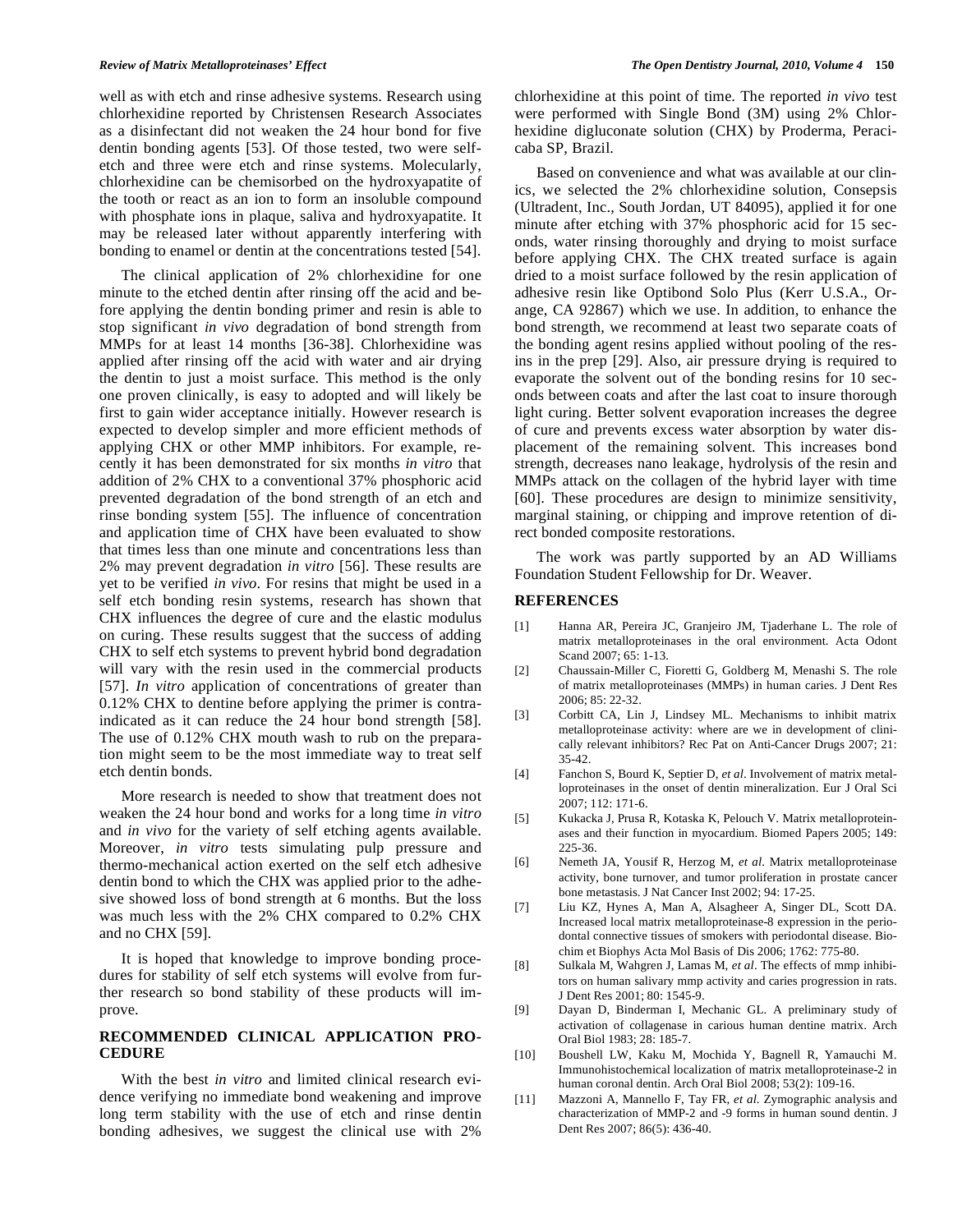### **151** *The Open Dentistry Journal, 2010, Volume 4 Moon et al.*

- [12] Pashley DH, Tay FR, Yiu C, *et al*. Collagen degradation by hostderived enzymes during aging. J Dent Res 2004; 83(3): 216-21.
- [13] Mazzoni A, Pashley DH, Nishitani Y, *et al*. Reactivation of inactivated endogenous proteolytic activities in phosphoric acid- etched dentin by etch - and – rinse adhesives. Biomaterials 2006; 27: 4470-6.
- [14] Tay FR, Pashley DH, Loushine RJ, Weller RN, Montecelli F, Osotio R. Self-etching adhesives increase collagenolytic activity in radicular dentin. JOE 2006; 32(9): 862-8.
- [15] Chaussain-Miller C, Fioretti F, Goldberg M, Menashi S. The role of matrix metalloproteinases (MMPs) in human caries. J Dent Res 2006; 85(1): 22-32.
- [16] Lehmann N, Debret A, Romeas A, *et al*. Self etching increases matrix metalloproteinase expression in dentin-pulp complex. J Dent Res 2009; 88(1): 77-82.
- [17] Fedarko NS, Jain A, Karadag A, Fisher LW. Three small integren binding Ligand N- linked glycoproteins (SIBLINGs) bind and activate specific matrix metalloproteinases. FASER J 2004; 18: 734-6.
- [18] Sagit I, Rosenblum G, Meroueh SO, Toth M, Fisher R, Mobashery S. Functional protein motion during activation of matrix metalloproteinase zymogen. 237<sup>th</sup> ACS meeting abstract 2009; Phys-178.
- [19] Kotra LP, Cross JB, Shimura Y, Fridman R, Schlegel HB, Mobashery S. Insight into the complex and dynamic process of activation of matrix metalloproteinases. J Am Chem Soc 2001; 123(13): 3108-13.
- [20] Nagase H, Suzuki K, Morodomi T, Enghild JJ, Salvesen G. Activation mechanisms of the precursors of matrix metalloproteinases 1, 2 and 3. Matrix (Stuttgart, Germany) Suppl 1992; 1: 237-44.
- [21] Jain A, Karadag A, Fisher LW, Fedarko NS. Structural requirements for bone sialoprotein binding and modulation of matrix metalloproteinase-2. Biochemistry 2008; 47(38): 10162-70.
- [22] Kotra LP, cross JB, Shimura Y, Fridman R, Schlegel HB, Mobashery S. Insight into the complex and dynamic process of activation of matrix metalloproteinases. J Am Chem Soc 2001; 123: 3108-13.
- [23] Gendron R, Grenier D, Sorsa T, Mayrand D. Inhibition of the activities of matrix metalloproteinases 2, 8, and 9 by chlorhexidine. Clin Diagn Lab Immunol 1999; 6(3): 437-9.
- [24] Santos MCLG, De Souza AP, Grlach RF, TREVilatto PC, Scarel-Caminaga RM, Line SRP. Inhibition of human pulpal gelatinases (MMP-2 and MMP-9) by zinc oxide cements. J Oral Rehab 2004; 31: 660-4.
- [25] de Souza AP, Gerlach RF, Line SRP. Inhibition of human gingival gelatinases (MMP-2 and MMP-9) by metal salts. Dent Mater 2000; 16: 103-8.
- [26] Larsen KS, Auld DS. Characterization of an inhibitory binding site in carboxypeptidase A. Biochemistry 1991; 30: 2613-8.
- [27] Ingman T, Tervahartiala T, Ding Y, *et al*. Matrix metalloproteinases and their inhibitors in gingival crevicular fluid and saliva of periodontitis patients. J Clin Periodontol 1996; 23(12): 1127-32.
- [28] Palosaarl H, Pennington CJ, Larmas M, Edwards DR, Tjaderhane L, Salo T. Expression profile of matrix metalloproteinases (MMPs) and tissue inhibitors of MMPs in human odontoblasts and pulp tissue. Eur J Oral Sci 2003; 111: 117-27.
- [29] Hashimoto M, Sano H, Yoshida E, *et al*. Effects of multiple adhesive coatings on dentin bonding. Operat Dent 2004; 29(4): 416-23.
- [30] Pioch T, Staehle HJ, Duschner H, Garcia-Godoy F. Nanoleakage at the composite- dentin interface: a review. Am J Dent 2001; 14(4): 252-8.
- [31] Zhao S, Chen J, Zhang B, Wu W. Nanoleakage at composite-dentin interface of self- etching adhesives**.** Kouqiang Yixue 2006; 26(1): 22-4.
- [32] Peumans M, Kanumilli P, De Munck J, Van Landuyt K, Lambrects P, Van Meerbeek B. Clinical effectiveness of contemporary adhesives: a systematic review of current clinical trials. Dental Mater 2005; 21: 864-81.
- [33] Bogacki RE, Hunt R J, del Aguila M, Smith WR. Survival analysis of posterior restorations using an insurance claims database. Operat Dent 2002; 27(5): 488-92.
- [34] Peumans M, Van Meerbeek B, Lambrechts P, Vanherle G. The 5 year clinical performance of direct composite additions to correct tooth form and position II marginal qualities. BIOMAT Clin oral investigat 1997; 1(1): 19-26.
- [35] Koshiro K, Inoue S, Tanaka T, *et al*. *In vivo* degradation of resindentin bonds produced by a self-etch vs. a total-etch adhesive system. Eur J Oral Sci 2004; 112(4): 368-75.
- [36] Carrilho MRO, Geraldeli S, Tay F, *et al*. *In vivo* preservation of the hybrid layer by chlorhexidine. J Dent Res 2007; 86(6): 529-33.
- [37] Breschi L, Cammelli F, Visintini E, *et al*. Chlorhexidine affects long-term microtensile bond strength for etched-and–rinse adhesives. IADR 85<sup>th</sup> General Session 2007; Abstract # 0837.
- [38] Hebling J, Pashley DH, Tjaderhane L, Tay FR. Chlorhexidine arrests subclinical degradation of dentin hybrid layers *in vivo*. J Dent Res 2005; 84(8): 741-6.
- [39] Perdigo J, Denehy GE, Swift EJ. Effects of chlorhexidine on dentin surfaces and bond strength. Am J Dent 1994; 7: 1-84.
- [40] Meiers JC, Shook LW. Effect of disinfectants on the bond strength of composite to dentin. Am J Dent 1996; 9: 1-14.
- [41] Damon PL, Bishara SE, Olsen ME, Jakobsen JR. Bond strength following the application of chlorhexidine on etched enamel. Ang Orthodont 1997; 67: 167-72.
- [42] de Sousa da Silva VR, Alves Jr I. Bond strength to primary tooth dentin following disinfection with a chlorhexidine solution: an *in vitro* study. Ped Dent 2003; 25: 49-52.
- [43] de Castro FLA, de Andrade MF, Duarte Jr SLL, Vaz LG, Ahid FJM. Effect of 2% chlorhexidine on microtensile bond strength to dentin. J Adhes Dent 1992; 5:129-38.
- [44] Can SE, Fatma K, Berna T, Mubin S, Turgut S. *In vitro* effect of cavity disinfectants on bond strength of dentin bonding systems. Quintessence Int 2004; 35: 56-60.
- [45] Moon PC, Weaver J, Brooks CN. Effect of 2% chlorhexidine Consepsis application on composite bond strength to enamel and dentin. IADR 2009; Abstract # 466.
- [46] Pappas M, Burns DB, Moon PC, Coffey JP. Influence of a 3-step tooth disinfection procedure on dentin bond strength. J Prosthet Dent 2005; 93(6): 545-50.
- [47] Erhardt MCG, Osorio R, Toledano M. Dentin treatment with MMPs inhibitors does not alter bond strengths to caries-affected dentin. J Dent 2008; 36(12):1068-73.
- [48] Komori PCP, Pashley DH, Tjaderhane L, *et al*. Effect of 2% chlorhexidine digluconate on the bond strength to normal versus cariesaffected dentin. Operat Dent 2009; 34(2): 157-65.
- [49] Ersin NK, Candan U, Aykut A, Eronat C, Belli S. No adverse effect to bonding following caries disinfection with chlorhexidine. J Dent Child 2009; 76(1): 20-7. [50] Ercan E, Erdemir A, Zorba YO, *et al*. Effect of different cavity
- disinfectants on shear bond strength of composite resin to dentin. J Adhes Dent 2009; 11(5): 343-6.
- [51] Tan JG, Zhou JF. Effect of chlorhexidine on bond strength of selfetching adhesive. IADR Abstract 2008; #0357.
- [52] Zhou J, Tan J, Chen L, Li D, TanY. The incorporation of chlorhexidine in a two - step self - etching adhesive preserves dentin bond *in vitro*. J Dent 2009; 37(10): 807-12.
- [53] Christensen G. Desensitizers used with restorative procedures first look. Christ Res Associate Newslett 2002; 26(8): 1-3.
- [54] Misra DN. Interaction of digluconate with and adsorption on hydroxyapatite. J Biomed Mat Res 1994; 28(11): 1375-81.
- [55] Stanislawczuk R, Amaral RC, Zander-Grande C, Gagler D, Reis A, Loguercio AD. Chlorhexidine acid conditioner preserves the longevity of resin-dentin bonds. Operat Dent 2009; 34(4): 481-90.
- [56] Loguercio AD, Stanislawzcuk R, Polli LG, Costa JA, Michel MD, Reis A. Influence of chlorhexidine digluconate concentration and application time on resin bond strength durability. Eur J Oral Sci 2009; 117: 587-96.
- [57] Cadenaro M, Pashley DH, Machesi G, *et al*. Influence of chlorhexidine on the degree of conversion and e- modulus of experimental adhesive blends. Dent Mater 2009; 25: 1269-74.
- [58] de Campos EA, Correr GM, Leonardi DP, Pizzatto E, Morais EC. Influence of chlorhexidine concentration on the microtensile bond strength of contemporary adhesive systems. Braz Oral Res 2009; 23(3): 340-5.
- [59] Campos EA, Correr GM, Leonardi DP, Barato-Fiho F, Gonzaga CC, Zielak JC. Chlorhexidine diminishes the loss of bond strength